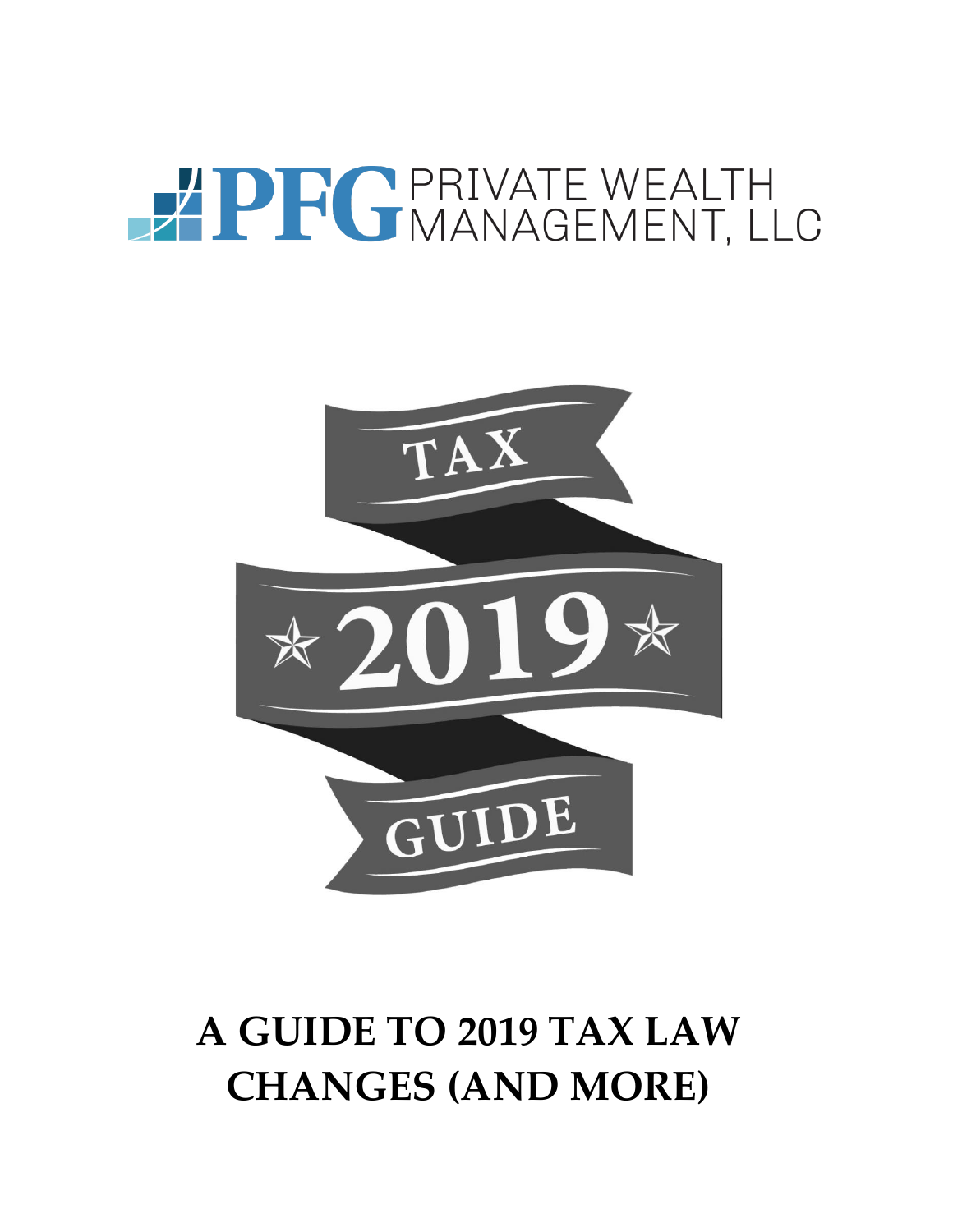**The changes to the Internal Revenue Code (I.R.C.) for 2019 are certainly less extensive than the ones made for 2018.** Nevertheless, some significant alterations and adjustments to the I.R.C. are evident this year.

**This guide reviews the 2019 adjustments to the Internal Revenue Code and more:** 

- **Tax season deadlines**
- **Key tax changes & Cost of Living Adjustments (COLAs) for households**
- **Key tax changes & COLAs for businesses**
- **Social Security & Medicare changes**
- Last, but not least, some **other interesting developments**

*Just a reminder as you read this guide: you should consult with a qualified tax or financial professional before making short-term or long-term changes to your tax or financial strategy.*

## *Tax Season Deadlines*

#### **Thursday, January 31**

\***W-2** and **1099-MISC** forms must be supplied to employees by this deadline (W-2s to all employees; 1099-MISCs to any independent contractors and vendors who performed work for your business in 2018).

\***W-2** and **1099-MISC** summation form filing deadline for employers and small businesses. **W-2s + linked Form W-3** go to the Social Security Administration, **1099s + linked Form 1095** to the I.R.S.

\* **Form 940** (Federal Unemployment Tax Report) and **Form 941** (Employer's Quarterly Federal Tax Form) are also due to the I.R.S. on this date.<sup>1,2,3</sup>

#### **Friday, February 15**

\*Deadline to pay employee bonuses that qualify toward 2018 business taxes. 2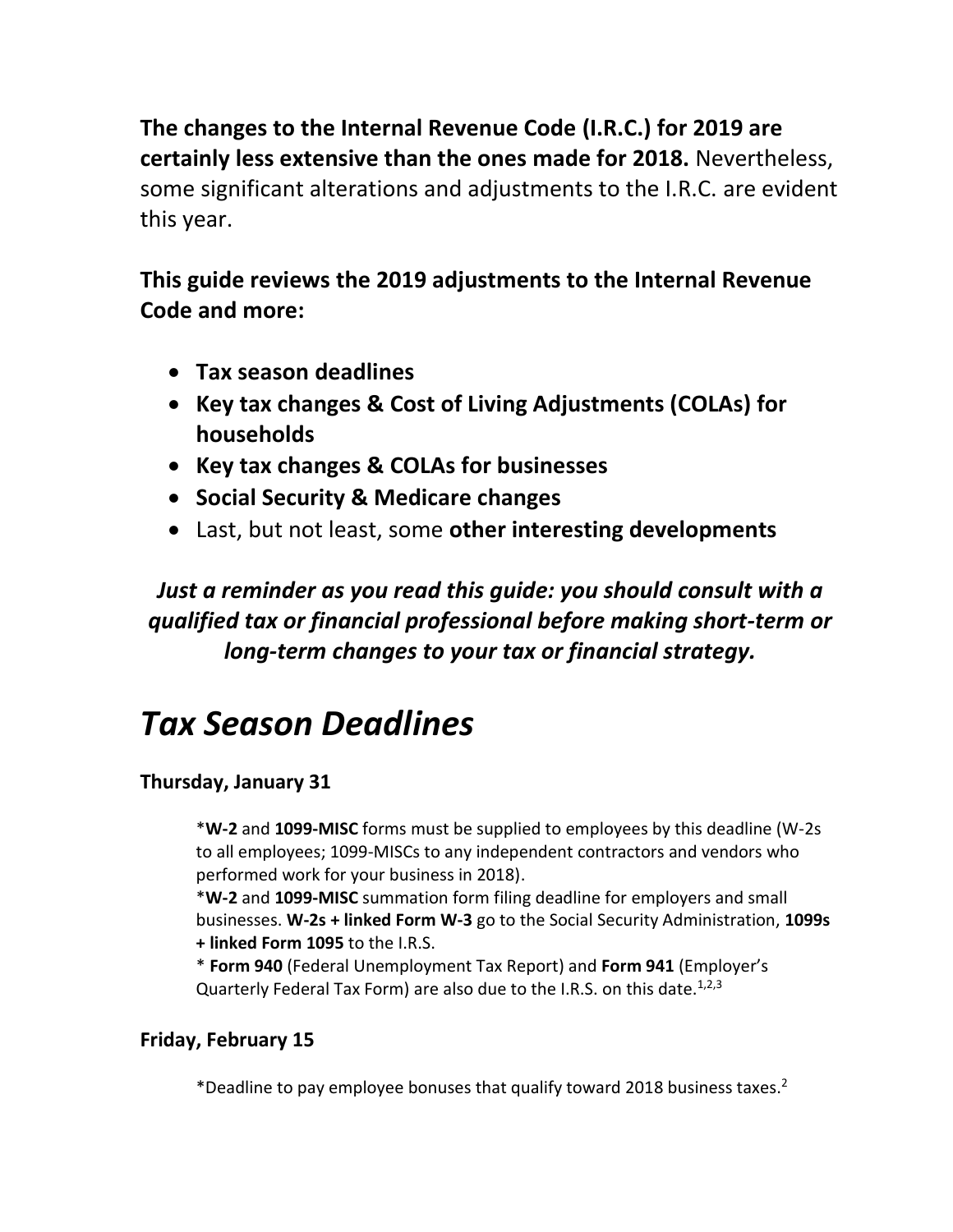#### **Friday, March 15**

\* Deadline for calendar-year S corporations to file **Form 1120S**.

> *The extended deadline: September 16.* 2

\*Deadline for partnerships to file **Form 1065**.

> *The extended deadline: September 16.* 2

#### **Monday, April 15**

\***Federal income tax deadline for individuals and sole proprietors.** > *The extended deadline: October 15.*<sup>2</sup>

\***Form 1120/1120s filing deadline** for calendar-year C corporations. > *The extended deadline: October 15.*<sup>2</sup>

\***Form 1041 filing deadline** for trusts and estates. > *The extended deadline: October 1.*<sup>4</sup>

\***Deadline to make 2018 IRA contributions** to retirement plans for TY 2018. 5

#### **Wednesday, May 15**

**\*Form 990 filing deadline** for tax-exempt organizations (qualified nonprofits and charities).

> *The extended deadline: August 15*. 2

#### **Wednesday, July 31**

**\*Form 5500 filing deadline** for calendar-year employee benefit plans > *The extended deadline: October 15*. 6

## *Tax Changes & COLAs for Households*

Here are some notable changes affecting individual taxpayers this year (the changes are far less seismic in 2019 than those brought about in 2018 by the Tax Cuts & Jobs Act).

*Just a reminder as you move to this new section on Tax Changes & COLAs for Households. This guide is not intended to provide tax or legal advice. Be sure to consult with a qualified*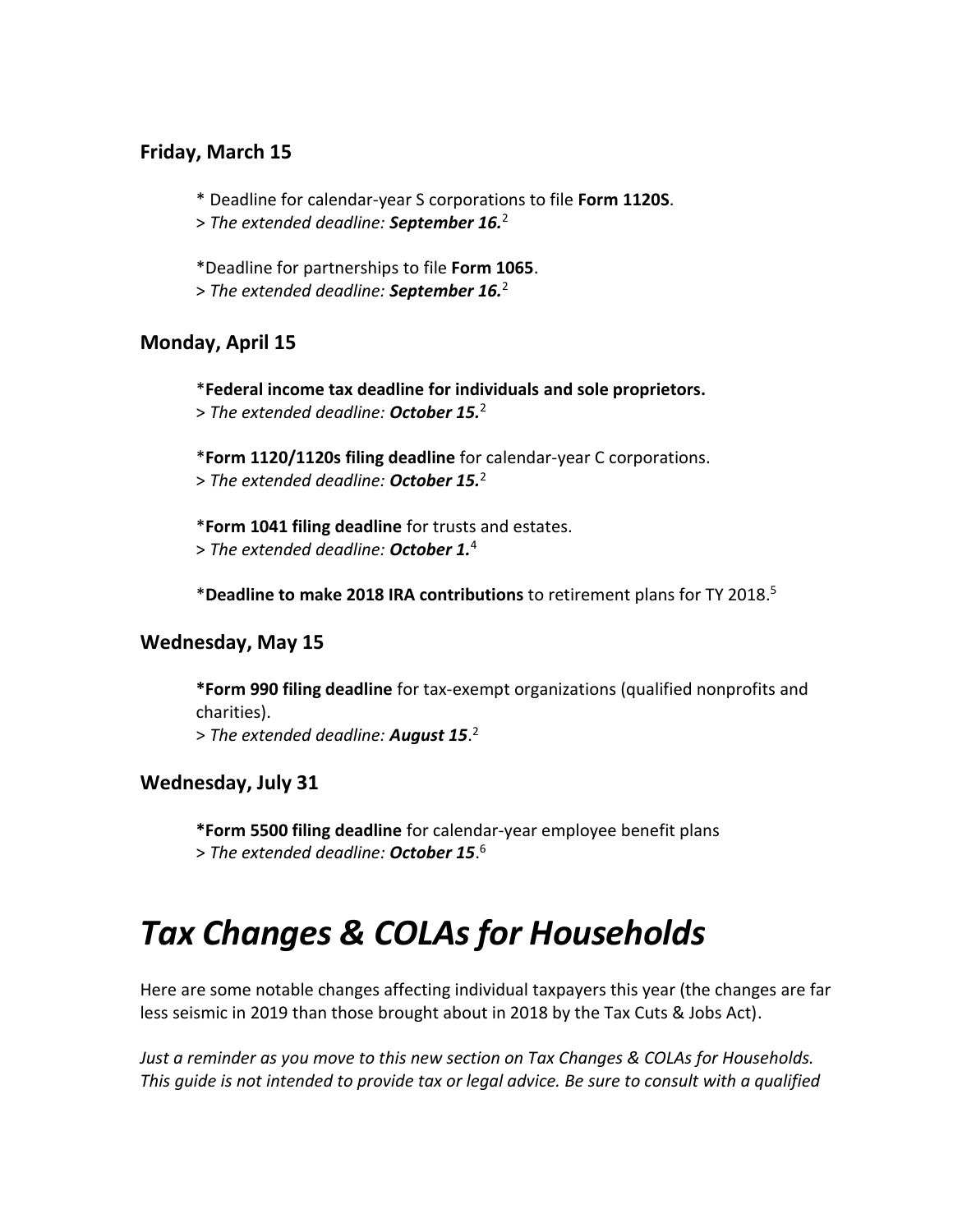*tax or financial professional before making short-term or long-term changes to your tax or financial strategy.*

#### **1 Income tax brackets have been adjusted for inflation.**

The I.R.S. has made some 2019 cost-of-living adjustments, or COLAs, resulting in slightly altered taxable income thresholds:

| <b>Bracket</b> | <b>Single Filers</b>  | <b>Married Filing Jointly</b><br>or Qualifying Widower | <b>Married Filing</b><br>Separately | <b>Head of Household</b> |
|----------------|-----------------------|--------------------------------------------------------|-------------------------------------|--------------------------|
| 10%            | $$0 - $9,700$         | $$0 - $19,400$                                         | $$0 - $9,700$                       | $$0 - $13,850$           |
| 12%            | \$9,701 - \$39,475    | \$19,401 - \$78,950                                    | \$9,701 - \$39,475                  | \$13,851 - \$52,850      |
| 22%            | \$39,476 - \$84,200   | \$78,951 - \$168,400                                   | \$39,476 - \$84,200                 | \$52,851 - \$84,200      |
| 24%            | \$84,201 - \$160,725  | \$168,401 - \$321,450                                  | \$84,201 - \$160,725                | \$84,201 - \$160,700     |
| 32%            | \$160,726 - \$204,100 | \$321,451 - \$408,200                                  | \$160,726 - \$204,100               | \$160,701 - \$204,100    |
| 35%            | \$204,101 - \$510,300 | \$408,201 - \$612,350                                  | \$204,101 - \$306,175               | \$204,101 - \$510,300    |
| 37%            | \$510,301 and up      | \$612,351 and up                                       | \$306,176 and up                    | \$510,301 and up         |

The thresholds for these brackets are roughly 2% higher than in 2018.<sup>7</sup>

#### **2 The standard deduction has increased a bit.**

Another COLA here. The increase ranges from \$200-\$400, depending on filing status.

\*Single filer: \$12,200 (instead of \$12,000)

- \*Married couples filing separately: \$12,200 (instead of \$12,000)
- \*Head of household: \$18,350 (instead of \$18,000)

\*Married couples filing jointly & surviving spouses: \$24,400 (instead of \$24,000)

The additional standard deduction is \$1,300 this year for single filers who are blind or aged 65 or older (and \$1,650 for unmarried taxpayers blind or aged 65 or older). A person who is claimed as a dependent on another taxpayer's 1040 form for 2019 can take a standard deduction of either a)  $$1,100$  or b) the sum of  $$350 + that$ person's earned income, whichever is greater. 7

#### **3 AMT exemption amounts have also received a COLA.**

The Tax Cuts & Jobs Act made the exemption amounts for the Alternative Minimum Tax permanently subject to inflation indexing. Here are the inflation-adjusted exemption amounts for 2019.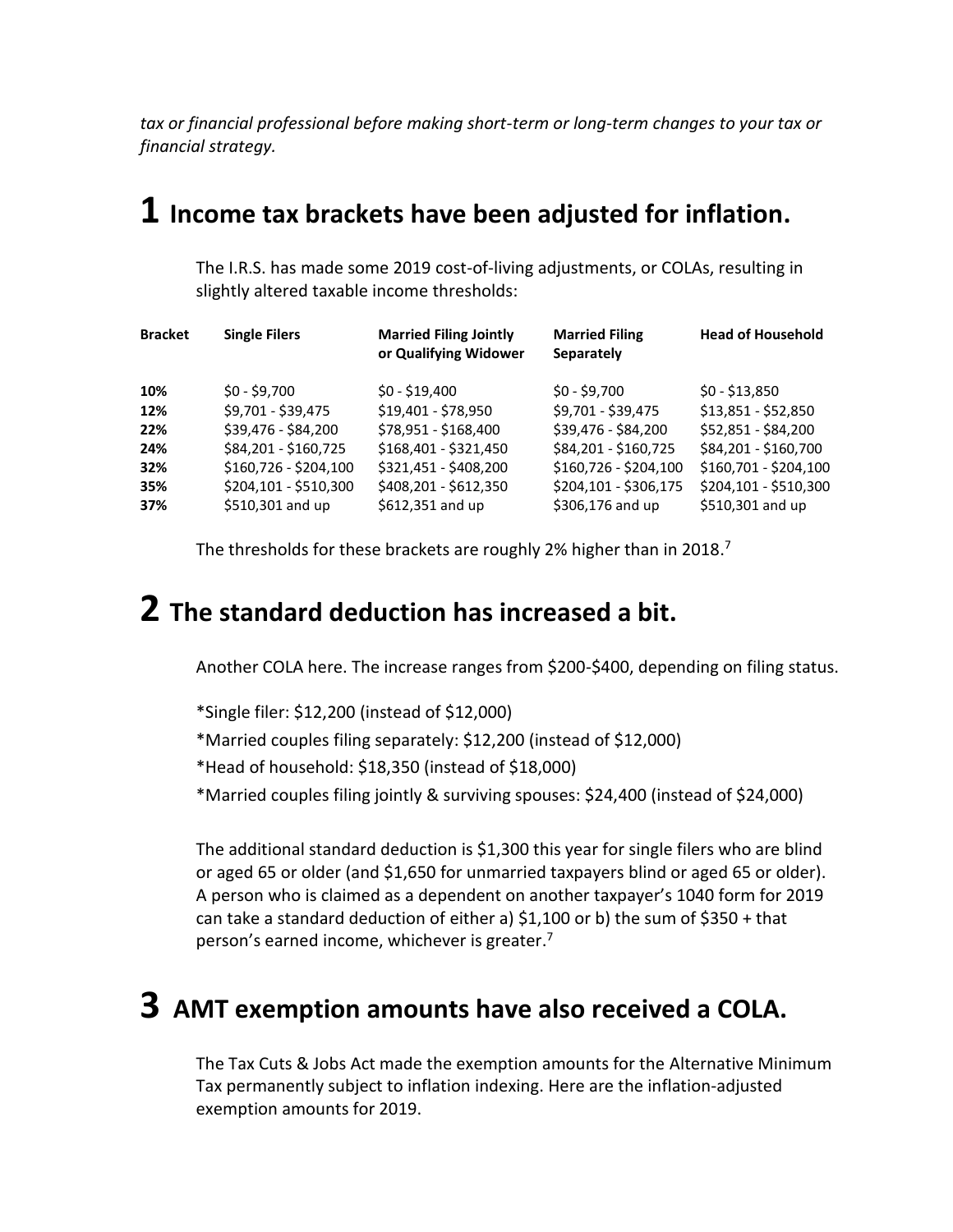\*Single filer or head of household: \$71,700 \*Married couples filing separately: \$55,850 \*Married couples filing jointly & surviving spouses: \$111,700 \*Trusts and estates: \$25,000

How about the thresholds where these exemptions begin to phase out? For 2019, they are set now at \$510,300 for individuals and \$1,026,000 for joint filers.<sup>7,8</sup>

#### **4 The Affordable Care Act penalty for not having health insurance has been cut to \$0.**

Technically, the penalty linked to the ACA individual mandate is not "gone" – but it is suspended for 2019, and perhaps, years to come. This development does not necessarily mean that if you go without health insurance, you will face no penalty this year. In some states (such as New Jersey), legislatures are considering or approving bills to impose state fines on uninsured taxpayers.

The other provisions and stipulations of the ACA remain in place, including the employer shared responsibility provision and the requirement for self-insured employers to report worker coverage using Form 1095-C or Form 1095-B.<sup>9</sup>

#### **5 The AGI threshold for the qualified medical expense deduction has risen.**

This itemized deduction provides a significant tax break for some households. It permits a taxpayer to deduct out-of-pocket medical (and dental) expenses exceeding a percentage of adjusted gross income (AGI). For 2018, the percentage threshold was set at 7.5% of AGI. This year, it climbs to 10%, meaning this deduction will be reduced. 7

#### **6 The federal tax treatment of alimony payments has changed.**

Should you happen to divorce this year, any alimony paid to you in the wake of a divorce finalized on or after January 1, 2019 will be considered tax-exempt income. That is a change from 2018 and before, when alimony received was defined as taxable income.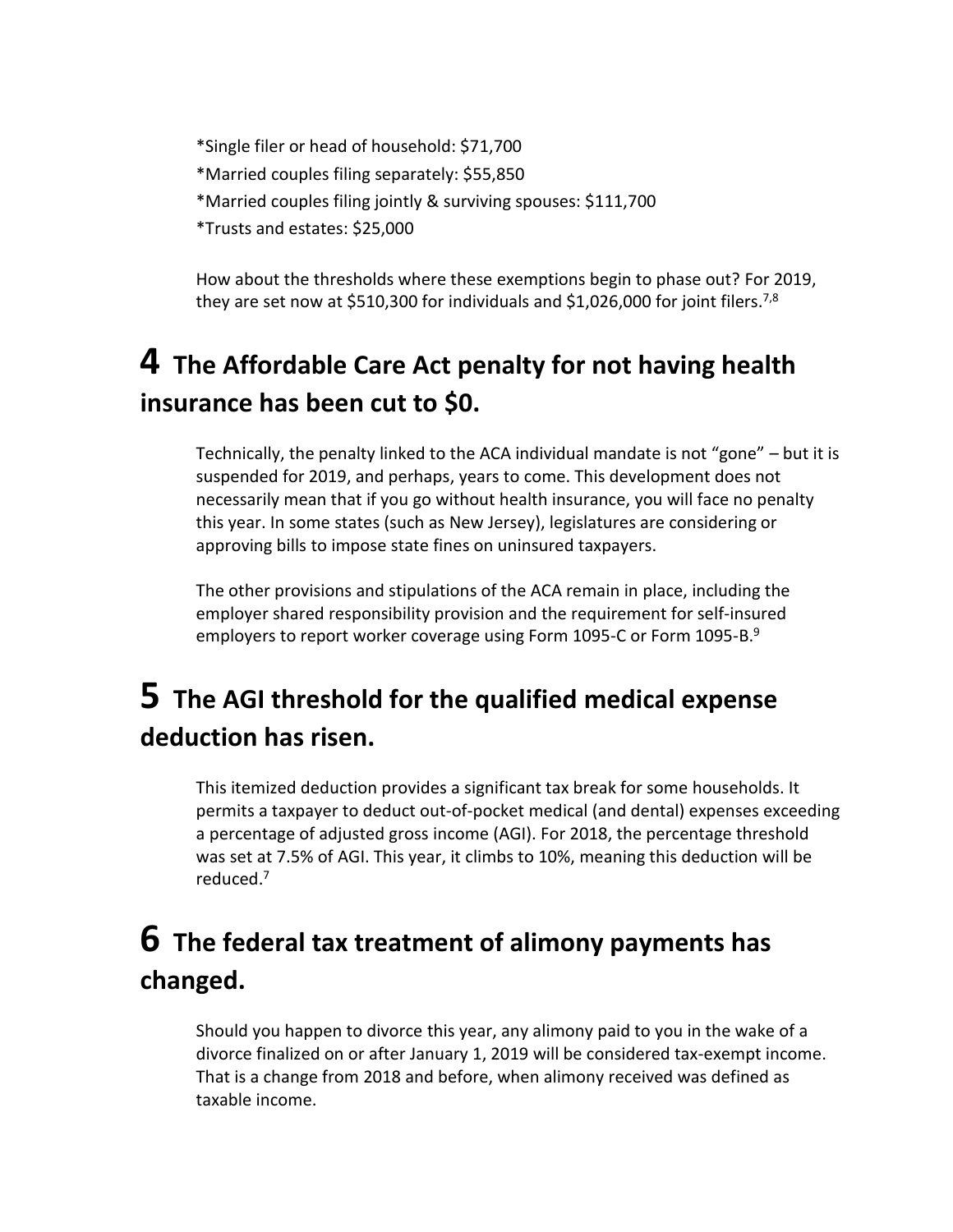Before 2019, alimony payments made from a higher-earning ex-spouse to a lowerearning ex-spouse were tax deductible. Now, that is no longer the case, unless the payments result from a divorce finalized before January 1, 2019.<sup>10</sup>

#### **7 Contribution limits on many retirement plans have increased this year.**

For **Roth and traditional IRAs**, the annual contribution limit is now \$6,000 (rising by \$500 in 2019, the first increase in six years), with the usual \$1,000 "catch-up" contribution allowed for IRA owners 50 and older. Roth IRA contributions cannot be made by taxpayers with high incomes. To qualify for the tax-free and penalty-free withdrawal of earnings, Roth IRA distributions must meet a five-year holding requirement and occur after age 59½. Tax-free and penalty-free withdrawal also can be taken under certain other circumstances, such as a result of the owner's death. The original Roth IRA owner is not required to take minimum annual withdrawals.<sup>11</sup>

Withdrawals from traditional IRAs are taxed as ordinary income and, if taken before age 591/2, may be subject to a 10% federal income tax penalty. Generally, once you reach age 70 1/2, you must begin taking required minimum distributions.<sup>11</sup>

For employer-sponsored retirement plans such as **401(k)s**, **403(b)s**, most **457 plans**, and the federal government's **Thrift Savings Plan** (TSPs), the annual contribution cap is now \$500 higher at \$19,000, with the "catch-up" contribution permitted for plan participants 50 and older remaining at \$6,000. Distributions from 401(k) plans and most other employer-sponsored retirement plans are taxed as ordinary income and, if taken before age 59½, may be subject to a 10% federal income tax penalty. Generally, once you reach age 70½, you must begin taking required minimum distributions.<sup>11</sup>

TSP follow the same contribution guidelines as 401(k)s. However, the total amount a TSP member can contribute in any given year is up to \$54,000 under the Maximum Annual Addition Limit<sup>11</sup>

Yearly contribution limits for **SIMPLE retirement accounts** also rise by \$500 for 2019, to \$13,000. The annual catch-up contribution limit for older plan participants is unchanged at \$3,000. Distributions for SIMPLE-IRAs and solo 401(k) are taxed as ordinary income and, if taken before age 59½, may be subject to a 10% federal income tax penalty. The penalty may be as much as 25% if a withdraw is taken the first two years of plan participation. A SIMPLE-IRA is only available to businesses with 100 or fewer employees who earned at least \$5,000 in the prior year. To use a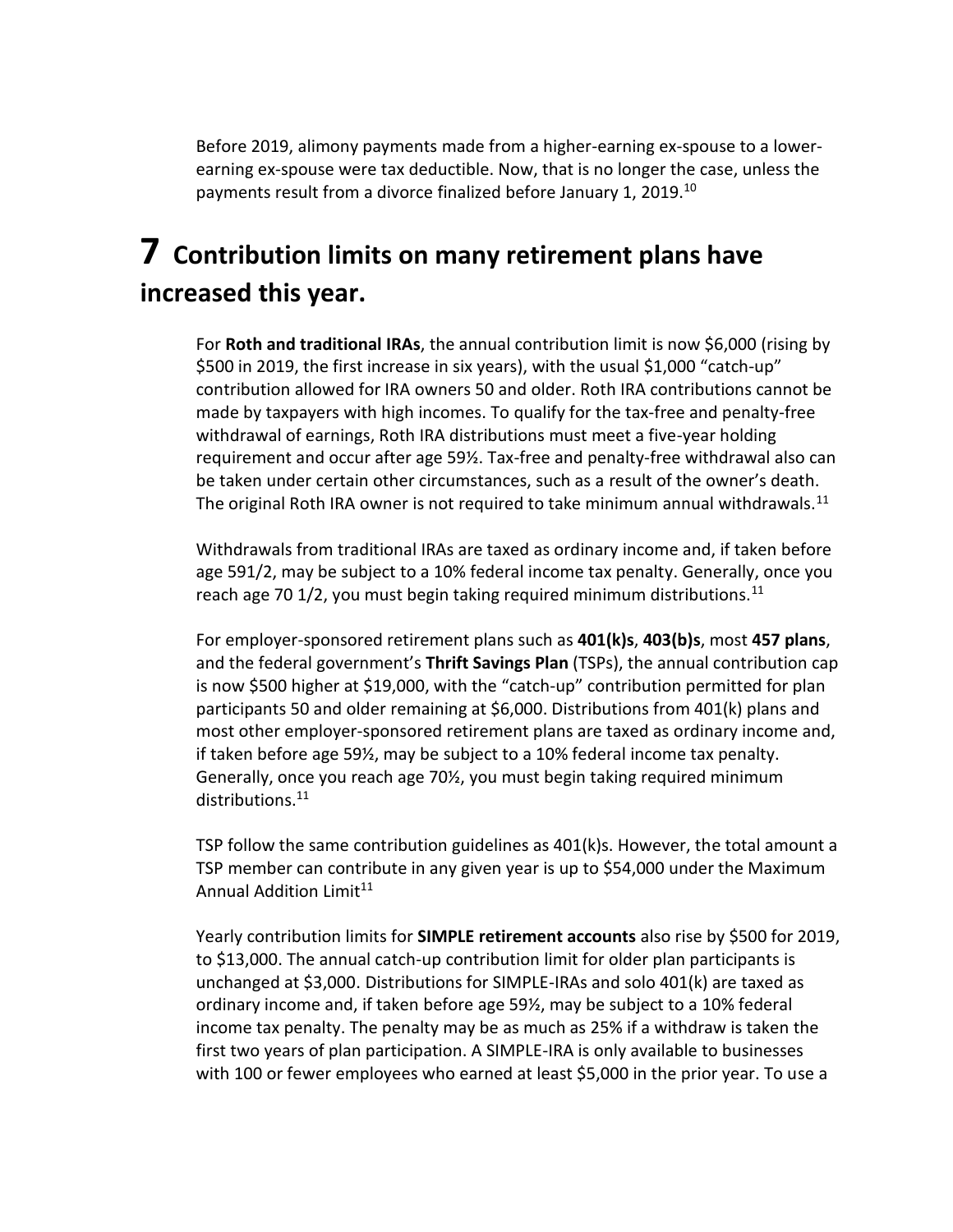SIMPLE-IRA, a business cannot offer any other employer-sponsored retirement plan. 11

Self-employed individuals and small business owners may direct employer contributions (as a percentage of salary) of up to \$56,000 this year into **SEP-IRAs** and **solo 401(k)s**, up from \$55,000 in 2018. That is the new annual limit for the amount of money that can be directed into defined contribution plans in 2019. (The annual compensation limit that figures into the savings calculation for such plans increases from \$275,000 to \$280,000.) Distributions from SEP-IRAs are taxed as ordinary income and, if taken before age 59½, may be subject to a 10% federal income tax penalty. Generally, once you reach age 70½, you must begin taking required minimum distributions. IRAs have exceptions to avoid the 10% withdrawal penalty, including death and disability. Unlike the self-employed 401(k), which is only available to business owners with no employees, you cannot take a loan from your SEP assets $11,12$ 

The maximum amount that a **defined benefit plan** may pay a participant each year rises \$5,000 to \$225,000 in 2019. 11

Are you a business owner whose company has an employee stock ownership plan, or **ESOP**? You should know that the dollar amount for figuring the maximum account balance in an ESOP subject to a 5-year distribution period is now \$1.13 million. The dollar amount used to determine the lengthening of that period is now \$225,000.<sup>12</sup>

#### *In addition to these COLAs:*

\*Another 2019 COLA affects the definition of a key employee who participates in a top-heavy workplace retirement plan. That cap rises \$5,000 this year, to \$180,000.

\*Similarly, the dollar threshold for the definition of a highly compensated employee in a 401(k) plan heads north by \$5,000 to \$125,000. 12

#### **8 Phase-out ranges affecting Roth and traditional IRA contributions have been altered for 2019.**

#### **\*Traditional IRA Contribution Deductions When You or Your Spouse Has Access to a Retirement Plan at Work**

In 2019, the modified adjusted gross income (MAGI) phase-out ranges are:

\*Single filer or head of household: \$64,000 - \$74,000 *(\$1,000 higher)* \*Married couples filing jointly: \$103,000 - \$123,000 *(\$2,000 higher)*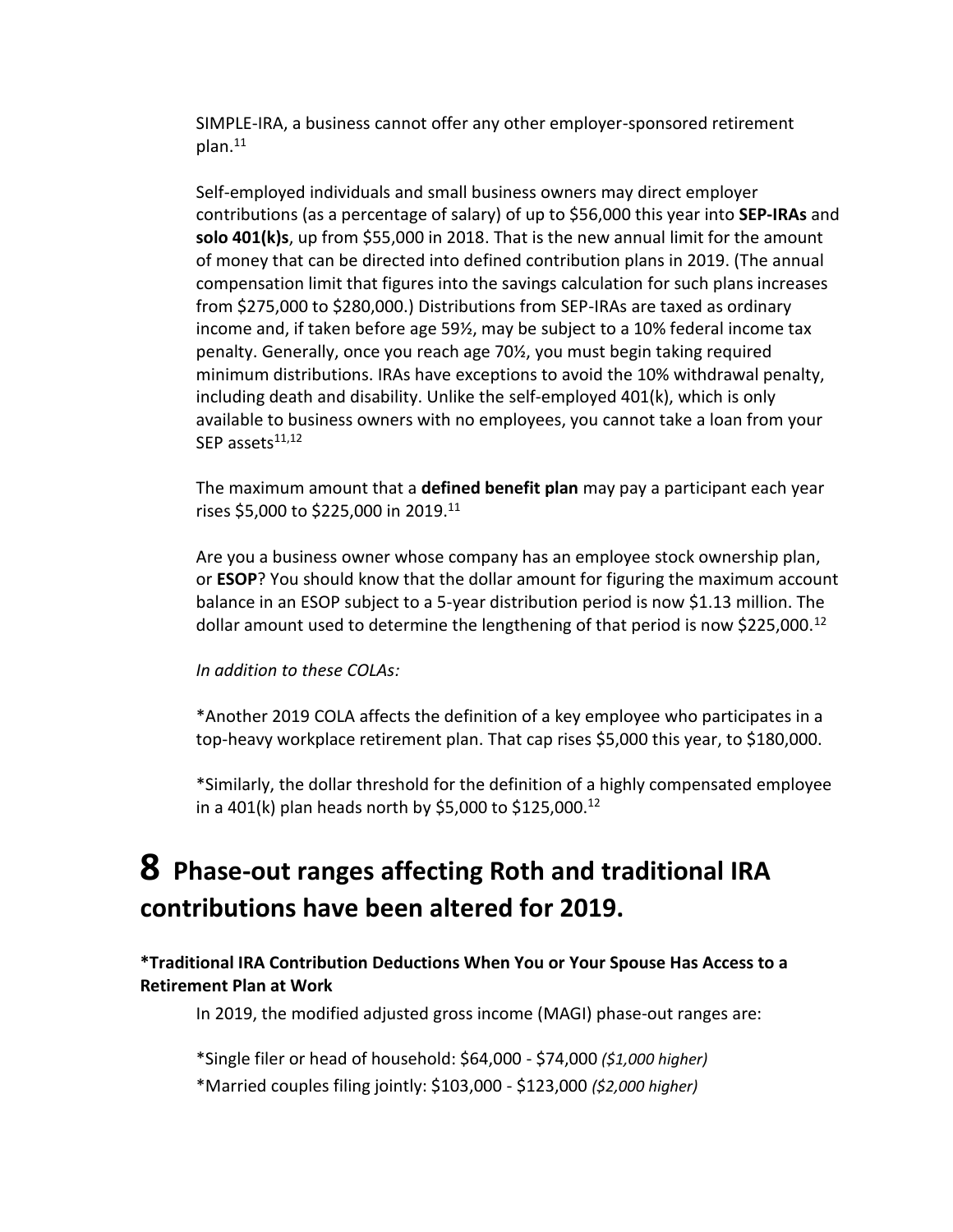\*Married couples filing separately: \$0 - \$10,000 *(it never changes)*

If your MAGI falls below these phase-out ranges, contributions to a traditional IRA are fully deductible.<sup>12</sup>

#### **\*Traditional IRA Contributions if You Lack Access to a Workplace Retirement Plan, but Your Spouse Has Access to Such a Plan**

\*Married couples filing jointly: \$193,000 - \$203,000 *(\$4,000 higher)* \*Married couples filing separately: \$0 - \$10,000 *(it never changes)*<sup>12</sup>

#### **\*Roth IRA Contributions**

Your ability to make a 2019 Roth IRA contribution is reduced when your MAGI falls into these phase-out ranges. Beyond the high end of these ranges, that ability disappears.

\*Single filer or head of household: \$122,000 - \$137,000 *(\$2,000 higher)*

\*Married couples filing jointly: \$193,000 - \$203,000 *(\$4,000 higher)*

\*Married couples filing separately: \$0 - \$10,000 *(it never changes)*<sup>12</sup>

## **9 The federal estate and gift tax exemption has also had a COLA.**

In 2019, it rises to \$11.4 million for individuals, up from the previous \$11.2 million. An ultra-wealthy married couple now has a chance to protect up to \$22.8 million of their estate from federal death taxes (which can reach 40%), provided the surviving spouse elects to use the late spouse's unused portion of their estate and gift tax exemption. (According to the Tax Policy Center, less than 2,000 estates were subject to federal death taxes in 2018. $1^{13}$ 

## **10 Capital gains tax thresholds have been adjusted slightly northward this year.**

The 2019 capital gains tax brackets are set as follows:

| <b>Bracket</b> | <b>Single Filers</b> | <b>Joint Filers</b>  | <b>Heads of Household</b> |
|----------------|----------------------|----------------------|---------------------------|
| 0%             | \$0 - \$39.375       | \$0 - \$78.750       | \$0 - \$52.750            |
| 15%            | \$39.376 - \$434.550 | \$78.751 - \$488.850 | \$52,751 - \$461,700      |
| 20%            | $$434,551$ and up    | \$488,851 and up     | \$461,701 and up          |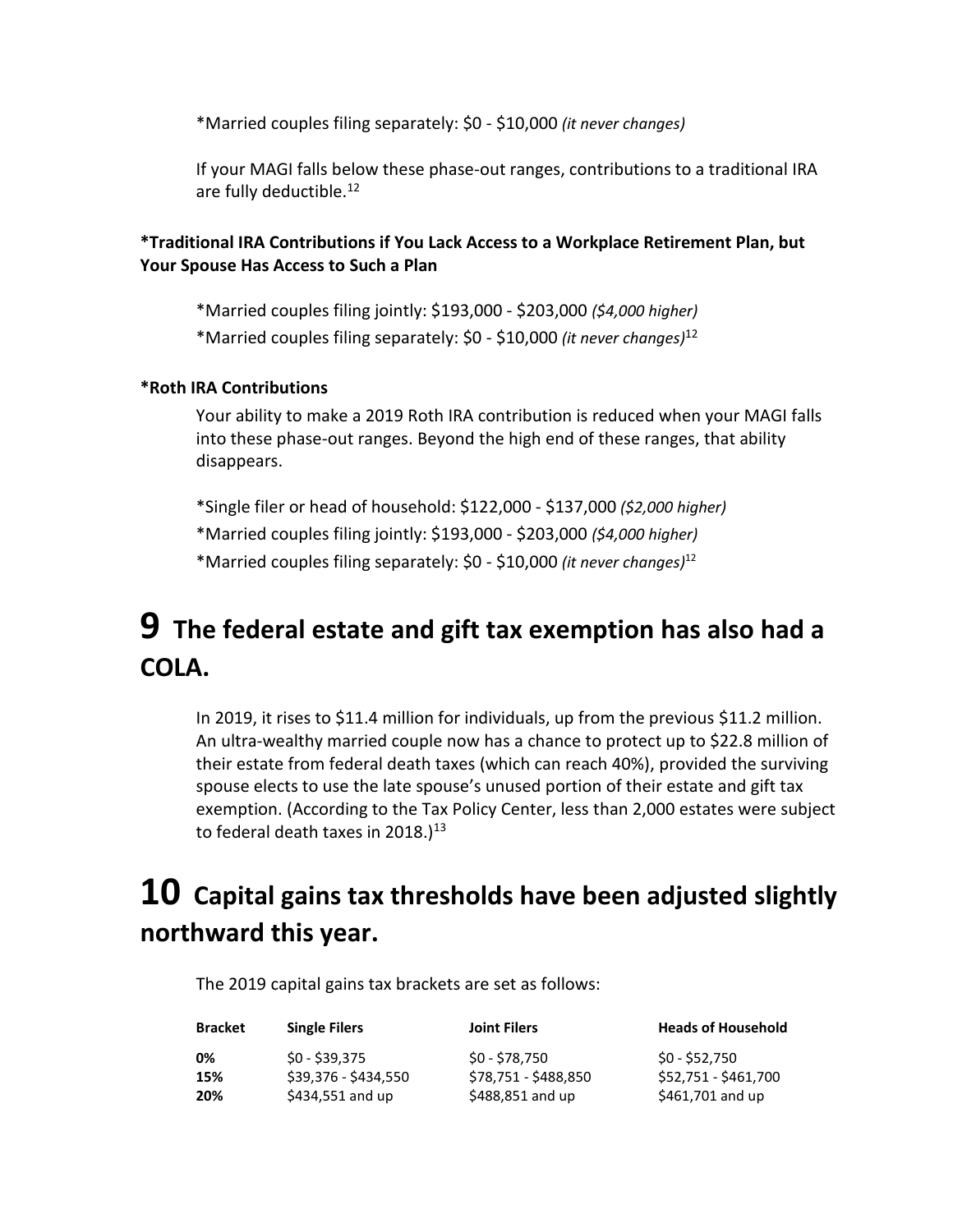As a reminder, these rates apply to long-term capital gains, which are taxed at different rates and thresholds than regular income.<sup>14</sup>

#### **11 You can earn slightly more and claim the Saver's Credit.**

The yearly MAGI limit for this tax credit, an incentive to foster greater retirement savings among low-income and moderate-income workers, has risen as follows:

\*Single filers and married couples filing separately: \$32,000 *(\$500 higher)* \*Head of household: \$48,000 *(\$750 higher)* \*Married couples filing jointly: \$64,000 *(\$1,000 higher)*<sup>12</sup>

## **12 The maximum Earned Income Tax Credit (EITC) has been adjusted for 2019.**

This year, the maximum EITC is \$6,557 for taxpayers with three or more qualifying children, \$5,828 for taxpayers with two or more qualifying children, \$3,526 for taxpayers with one qualifying child, and \$529 for taxpayers without any qualifying children. These amounts have increased a bit from 2018.<sup>14</sup>

## **13 Another COLA concerns the phaseout thresholds for the Lifetime Learning Credit.**

This education credit can be as large as \$2,000 (that is, the credit can be equal to 20% of the first \$10,000 you spend on qualified higher education expenses in 2019). The MAGI phase-out range for single filers and heads of household is \$58,001 - \$68,000. For joint filers, it is \$116,000 - \$134,000. Above the high ends of these phase-out ranges, you cannot claim the credit. $^{15}$ 

#### **14 Some COLAs apply to the Adoption Credit.**

In 2019, the MAGI phase-out range for this tax credit is \$211,161 - \$251,160; above \$251,160, the credit cannot be claimed. The credit maxes out at \$14,080 of qualified adoption expenses for a child with special needs this year and \$13,810 of qualified adoption expenses for other adoptions.<sup>7,16</sup>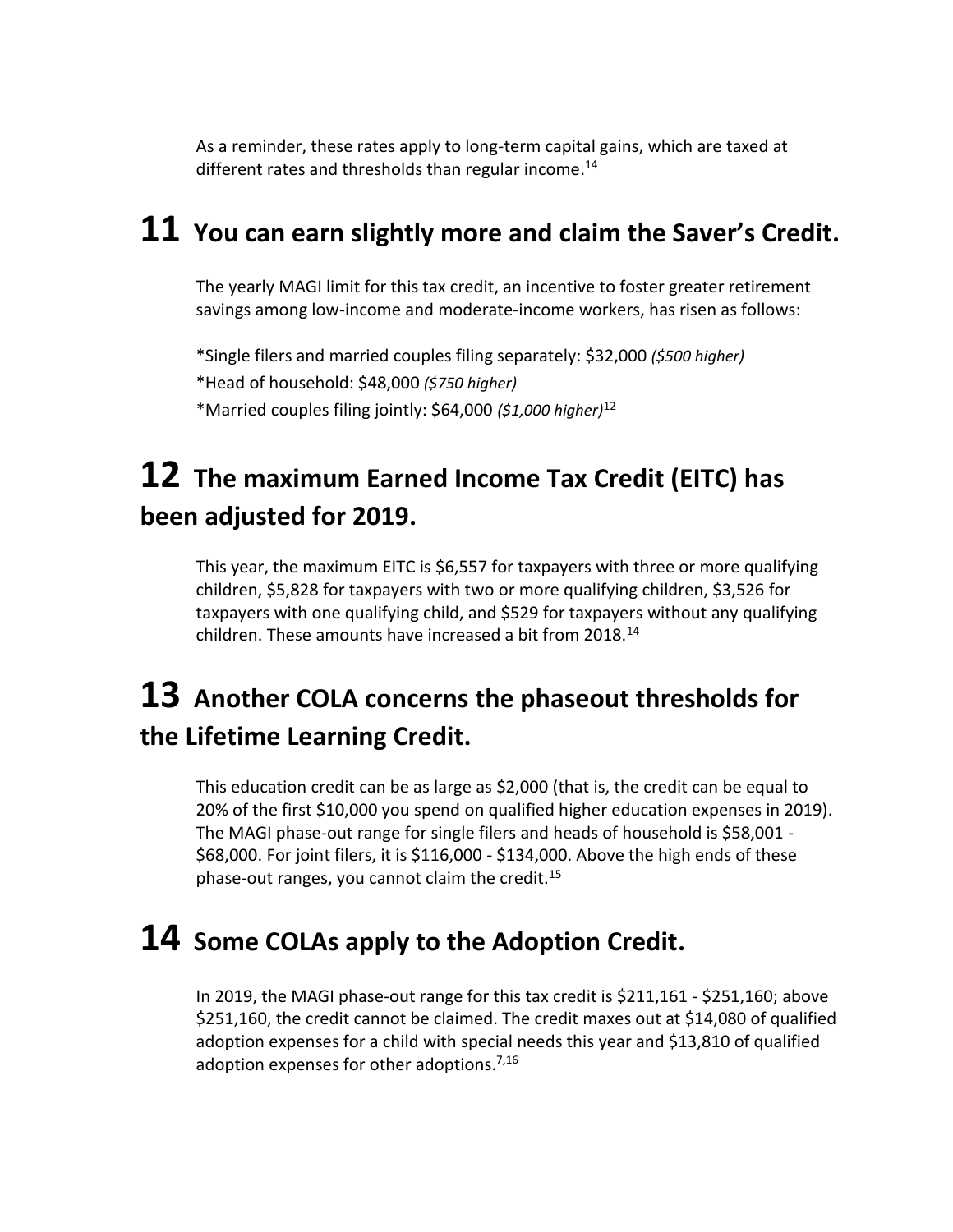## **15 More COLAs apply to Health Savings Accounts and Medical Savings Accounts.**

In 2019, the yearly individual and family contribution caps for HSAs are, respectively, \$50 and \$100 higher, at \$3,500 and \$7,000. (An additional catch-up contribution of up to \$1,000 is permitted for accountholders 55 and older.) As for the highdeductible health plan (HDHP) requirements, the minimum deductible has not changed for 2019 (at least \$1,350 for individuals; at least \$2,700 for families); the annual out-of-pocket expense limit has risen \$100 for individuals, to \$6,750, and increased \$200 for families, to \$13,500.

For MSAs, the criteria for linked HDHPs has changed slightly. The linked HDHP must have a yearly deductible between \$2,350-\$3,500 for an individual and between \$4,650-\$7,000 for a family. The maximum out-of-pocket expenses for an individual this year: \$4,650. For family coverage:  $$8,550.<sup>5,7</sup>$ 

## **16 The hardship withdrawal rules for 401(k)s have changed.**

The Bipartisan Budget Act of 2018 brought some changes following in the path of the Tax Cuts and Jobs Act of 2017. There are three changes to note this year, and they also apply to similar retirement plans in the nonprofit sector.

\*Qualified non-elective contributions, qualified matching contributions, and account earnings may all be taken as part of hardship withdrawals from 401(k) plans.

\*A 401(k) plan participant may now take a hardship withdrawal without having to take a loan from the plan first.

\*Participants in 401(k)s no longer need to wait six months to resume contributing to a plan after taking a hardship withdrawal.

Of course, not all employer-sponsored retirement plans allow hardship withdrawals; those that do allow them are being directed to follow these new rules and amend plan documents.<sup>17</sup>

## **17 There are higher limits on the foreign earned income exclusion.**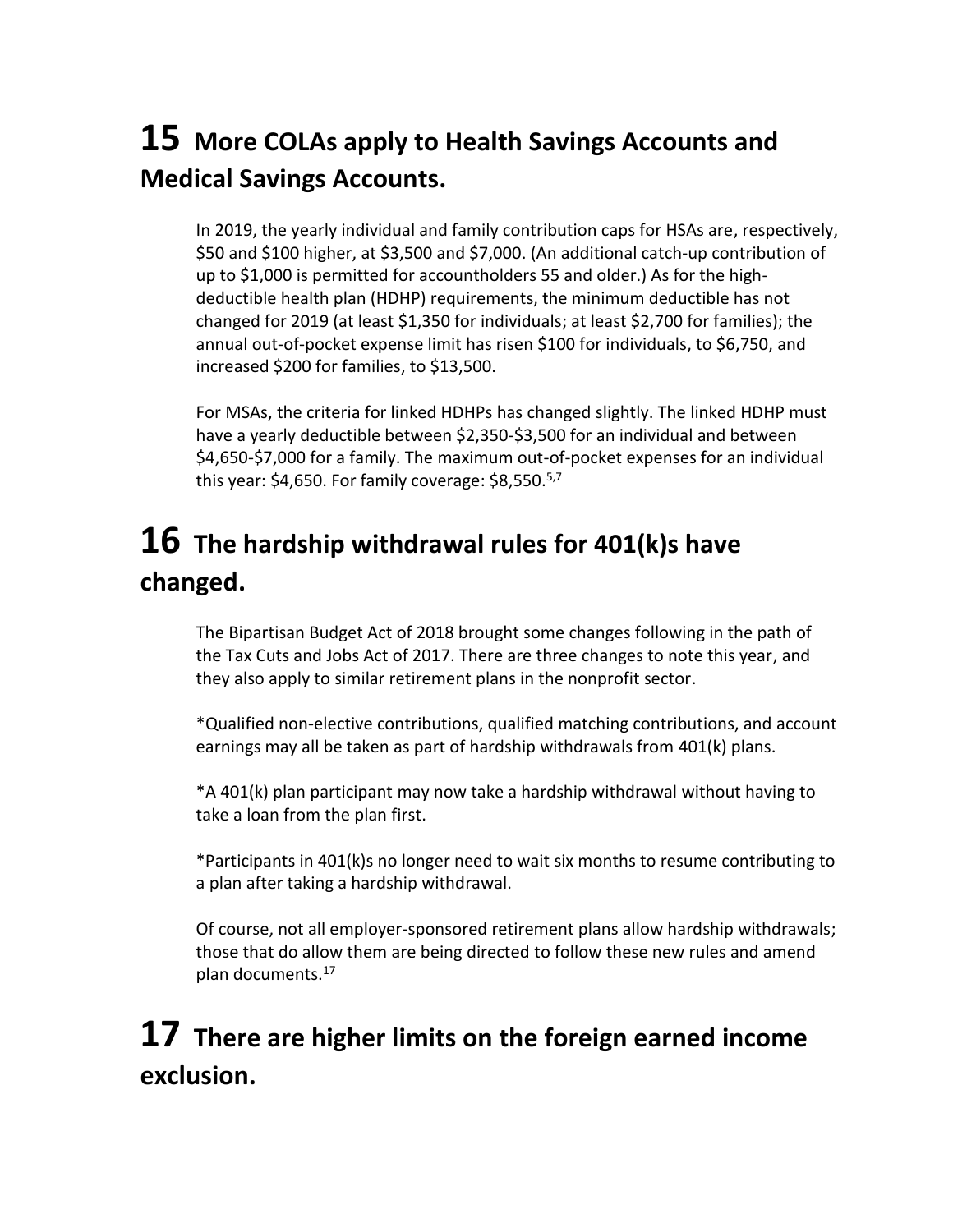If you earn income while living and working in another country in 2019, and you are eligible to claim the foreign earned income exclusion, you may shield up to \$105,900 of such earned income this year. For 2018, the limit was \$103,900.<sup>7</sup>

## *Tax Changes & COLAs for Businesses*

On the business side, not much has changed this year after a truly momentous 2018.

## **1 Taxable income thresholds pertaining to the 20% deduction of qualified business income have been updated.**

Many pass-through business entities will be able to exclude a bit more income from federal taxation in 2019. To be very specific here, Internal Revenue Code Section 199A lets non-corporate taxpayers deduct 20% of their qualified business income (QBI) from a partnership, LLC, or S corporation as well as 20% of the dividends they realize from qualified real estate investment trusts (REITs), cooperatives, and publicly traded partnerships.

Taxpayers who own certain consulting or service businesses (including businesses of this kind in the fields of law, health care, financial services and brokerage services, and athletics) may not fully qualify for the deduction based on their taxable income levels.

The 2019 taxable income thresholds determining eligibility for the Sec. 199A deduction are:

\*Single filer or head of household: \$160,700 - \$210,700 \*Married couples filing jointly: \$321,400 - \$421,400 \*Married couples filing separately: \$160,725 - \$210,725<sup>18</sup>

## **2 The limit on earnings subject to the Social Security payroll tax has increased.**

The taxable wage cap is set at \$132,900 for 2019. Last year's cap was \$128,400. This \$132,900 limit also applies to net self-employment earnings.<sup>19,20</sup>

#### **3 The standard mileage rate is now \$0.58.**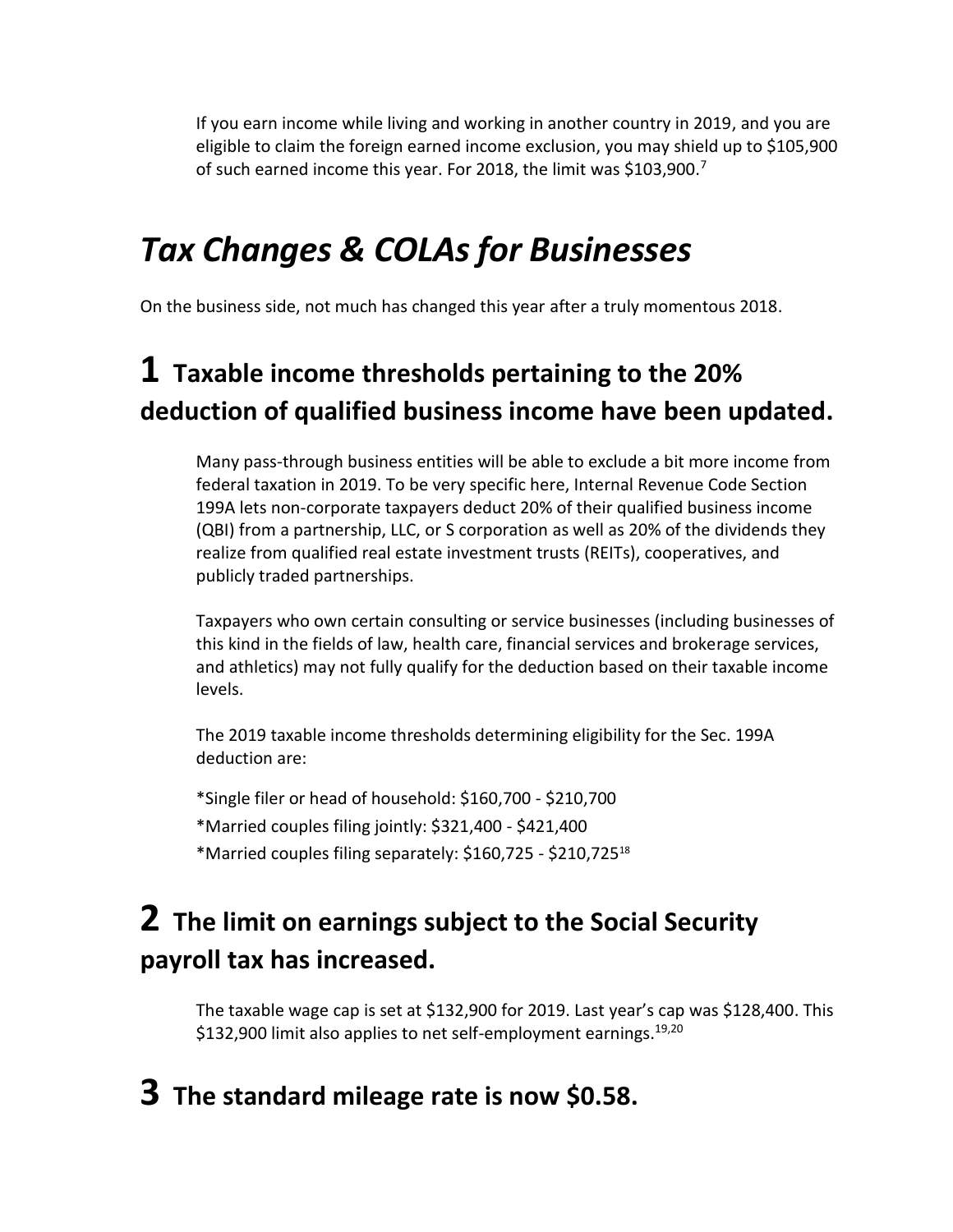This is the mileage rate that pertains to the business use of a motor vehicle and can be used to calculate deductible costs of operating such a vehicle in a business context. Last year, the rate was \$0.545 per mile. $^{21}$ 

## **4 Up to \$265 per month may now be excluded from a worker's income for qualified parking benefits.**

This is \$5 more than in 2019. This \$265 monthly limit also applies to monthly employee vanpooling expenses as well as bus and train pass expenses. 16

#### **5 The yearly QSHERA reimbursement limit has risen.**

Do you own a business that provides tax-free reimbursements of medical expenses for eligible workers via a qualified small employer health reimbursement arrangement (QSEHRA)? If so, note that the payment/reimbursement limit has increased by \$100 for self-only coverage (to \$5,150) and by \$200 for family coverage (to \$10,450).<sup>16</sup>

#### **6 A COLA has been given to the phase-out range for the Small Business Health Care Tax Credit.**

If you are a solopreneur or own a small business, note that the phase-out range for this credit applies at \$27,100 this year (\$500 higher). The top of the phase-out range is now \$54,200 (a \$1,000 increase from 2018).<sup>16</sup>

## *Social Security & Medicare Changes*

#### **1 Social Security recipients get 2.8% more in retirement benefits.**

This is a COLA in response to inflation and represents the largest annual increase to Social Security payments in seven years. It means that the average monthly Social Security payment will be \$1,461 during 2019. The maximum possible payment for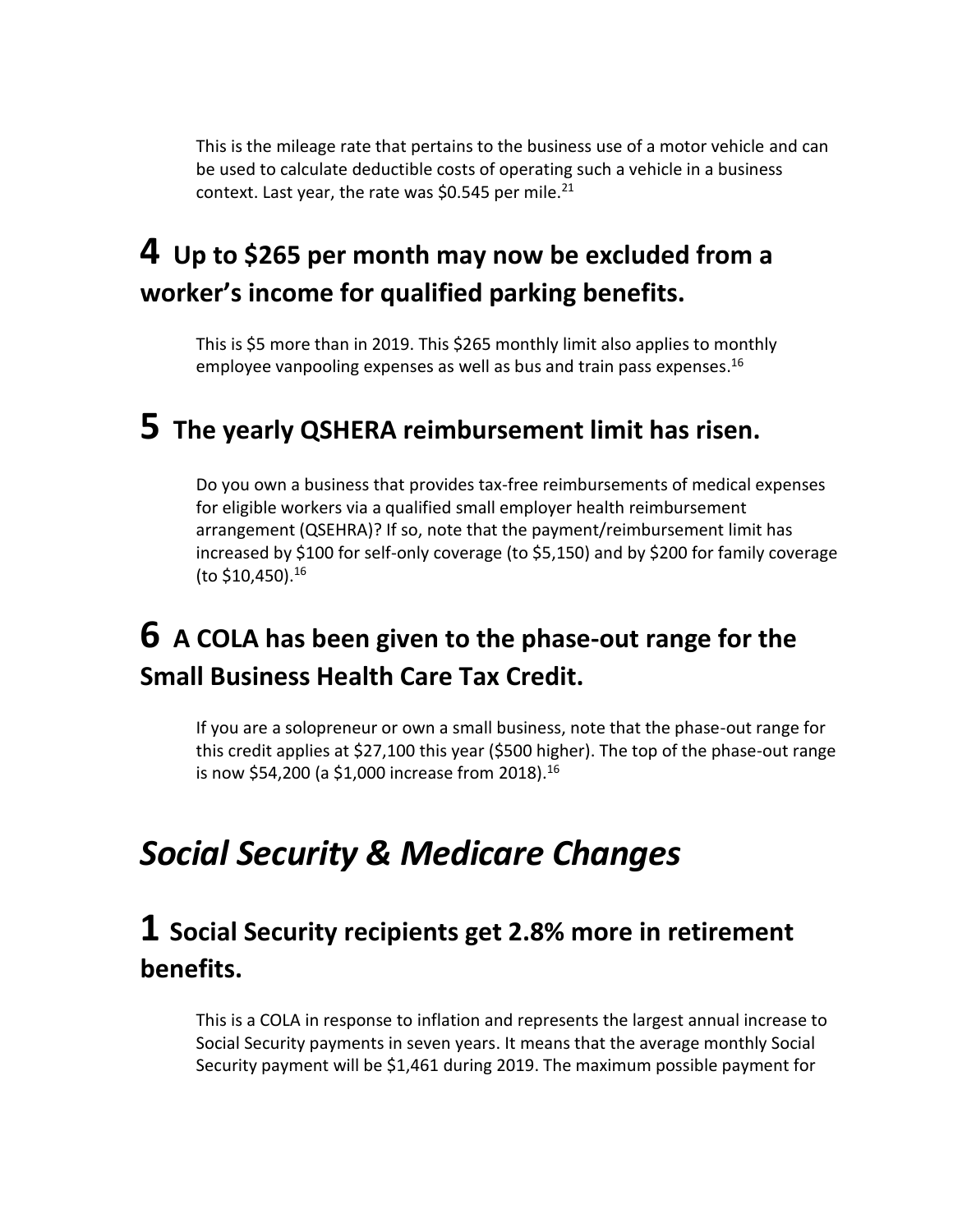those retiring at what the Social Security Administration deems Full Retirement Age (FRA) is now  $$2,861.<sup>1,19</sup>$ 

#### **2 The earnings limits for Social Security withholding have increased.**

Before and during the year you reach Full Retirement Age (FRA), Social Security withholds some of your benefits when your earned income surpasses certain thresholds. If you were born during 1943-1954, your FRA is 66.

If you receive Social Security retirement benefits and have yet to reach your FRA, you may earn up to \$17,640 in 2019 before having \$1 in benefits withheld for each additional \$2 in earned income above that level. (That is a \$600 increase from 2018.)

If you reach your FRA in 2019, you may earn as much as \$46,920 before having \$1 in benefits withheld for each additional \$3 in earned income above that level. (That is a \$1,560 increase from  $2018.$ )<sup>18</sup>

#### **3 2019 brings higher Medicare Part B premiums.**

The standard monthly premium is \$1.50 higher, at \$135.50. All but about 3.5% of Medicare recipients are expected to pay that amount per month for Part B coverage this year. That contrasts with 2018, when most Medicare recipients paid about \$130 per month for Part B rather than the standard premium of \$134, thanks to Medicare's "hold harmless" provision.<sup>22</sup>

#### **4 New income brackets determine the Part B premiums for high earners who receive Medicare.**

Last year, monthly Part B premiums ran anywhere from \$187.50 to \$428.60 for individual Medicare enrollees who earned more than \$85,000 and married Medicare enrollees who earned more than \$170,000. A new income bracket has been added this year to define who pays the most for Part B (this new bracket complements those already added in 2018). Individual Medicare recipients who earn \$500,000 or more in 2019 and married Medicare recipients who earn \$750,000 or more in 2019 will pay \$460.50 per month for Part B this year. Last year, the top bracket had a much lower threshold: \$160,000 for an individual; \$320,000 for a married couple.<sup>22</sup>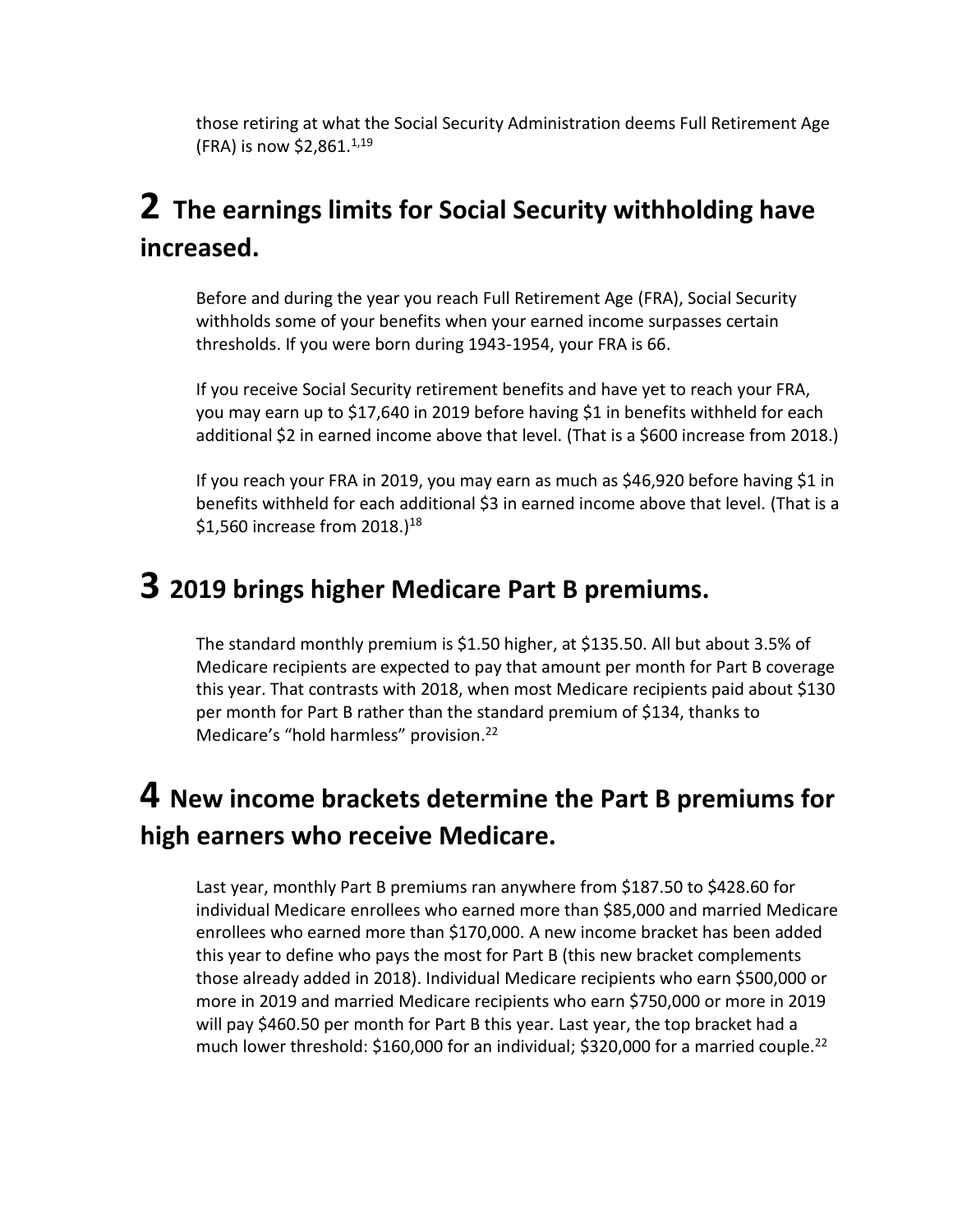#### **5 Medicare's Part A and B deductibles have risen.**

The Part A deductible (for hospital stays) has grown by another \$24, to \$1,364. (Many Medicare enrollees do not have to pay it, thanks to supplemental insurance coverage.) That deductible covers inpatient days 1 - 60 in a benefit period. During inpatient days 61 - 90, Medicare enrollees face a coinsurance charge; in 2019, that is \$341 per day, \$6 more than in 2018.

The Part B deductible, which stayed at \$183 in both 2017 and 2018, is \$185 this year.<sup>22</sup>

#### **6 Part C plans have become cheaper and more numerous.**

Back in September, the Centers for Medicare & Medicaid Services stated that the average monthly Part C plan premium would be roughly \$28 in 2019. This is about \$1.80 less than in 2018 and furthers a trend of decreasing Part C premiums that started in 2015. At the same time, there are notably more Medicare Advantage plans to choose from this year: the Center puts the number of Part C plans at about 3,700, compared to around 3,100 in 2018. $^{22}$ 

#### **7 You might pay a little less for Part D coverage in 2019.**

Do you have a standalone Part D plan? The Centers for Medicare & Medicaid Services project that the average basic monthly premium for this type of Part D plan will be about \$1.10 lower in 2019 (circa \$32.50). If you have an "enhanced" prescription drug plan, however, your premium may be substantially more than that. The annual Part D plan deductible limit rises \$10 this vear, to \$415.<sup>22</sup>

#### **8 The Part D "donut hole" closes this year, but only for brand-name medications.**

Medicare enrollees are paying just 25% of the cost of the brand-name drugs covered by their Part D plans this year. Next year, the donut hole closes for generic drugs; in the interim (that is, this year), enrollees will pay 37% of the cost of generics listed on their Part D plan's formulary.<sup>22</sup>

#### *Other Interesting Developments*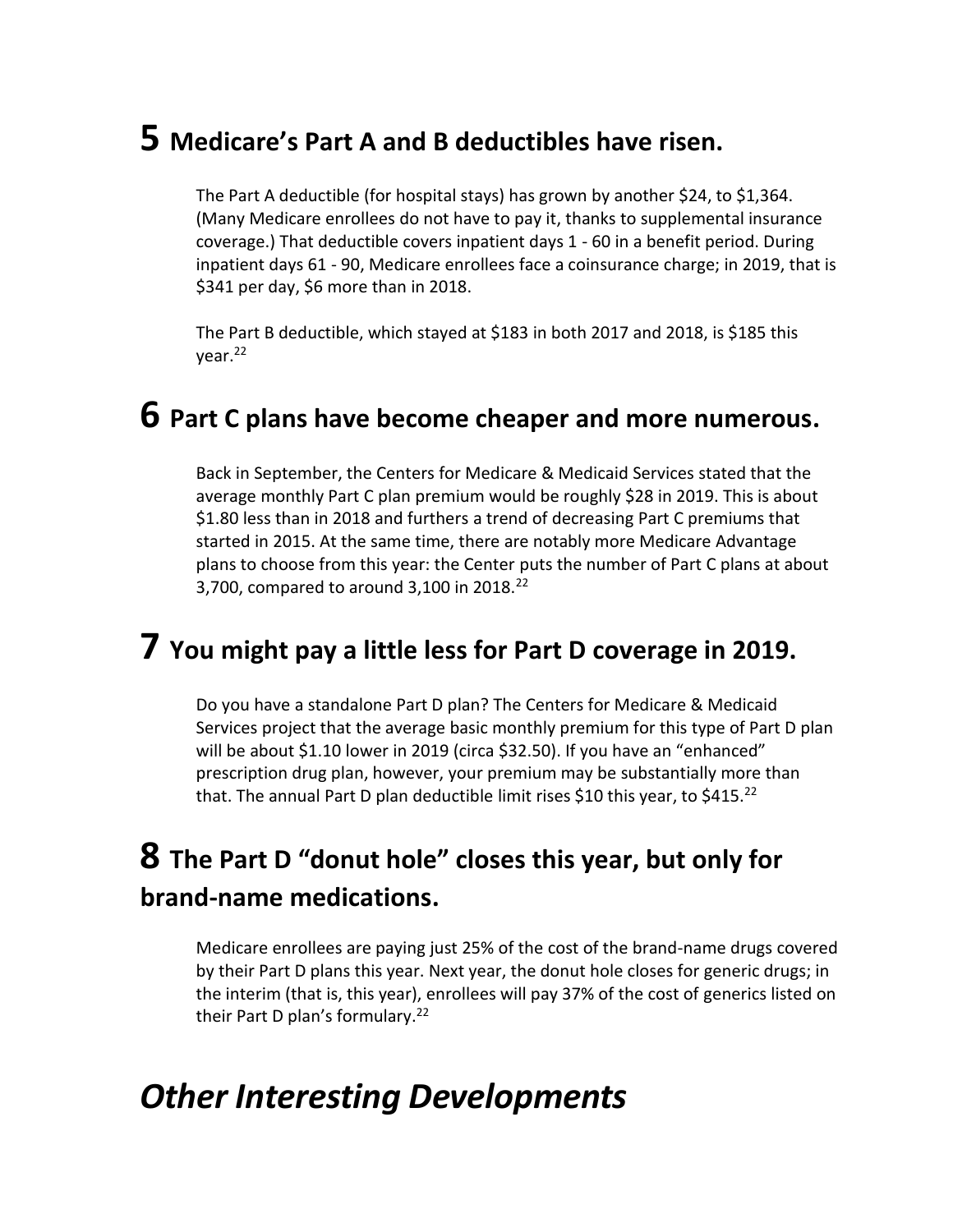#### **1 The new 1040 form is the size of a (very large) postcard.**

Measuring 5" x 7.5", it is two-sided. In tandem with the new 1040, taxpayers may need to use up to six new schedules (named Schedule 1, 2, 3, 4, 5, and 6) and/or the traditional "alphabet" schedules to fully detail their 2018 tax picture, whether they file electronically or submit a paper return. The 1040A and 1040EZ forms have been discontinued.<sup>23</sup>

#### **2 A new W-4 form is in the works for 2020.**

The I.R.S. released the 2019 Form W-4 in December, and it differed only marginally from the 2018 version. The agency needs to overhaul the form in the wake of the Tax Cuts & Jobs Act, and according to an article at the website of the Society for Human Resources, the revamped 2020 W-4 will likely be unveiled during the first quarter of 2019. (One expected change: workers will state a specific dollar amount they want withheld for a calendar year, replacing withholding allowances.)<sup>19</sup>

This Special Report is not intended as a guide for the preparation of tax returns. The information contained herein is general in nature and is not intended to be, and should not be construed as, legal, accounting or tax advice or opinion. No information herein was intended or written to be used by readers for the purpose of avoiding penalties that may be imposed under the Internal Revenue Code or applicable state or local tax law provisions. Readers are cautioned that this material may not be applicable to, or suitable for, their specific circumstances or needs, and may require consideration of non-tax and other tax factors if any action is to be contemplated. Readers are encouraged to consult with professional advisors for advice concerning specific matters before making any decision. Both «representativename» and MarketingPro, Inc. disclaim any responsibility for positions taken by taxpayers in their individual cases or for any misunderstanding on the part of readers. Neither «representativename» nor MarketingPro, Inc. assume any obligation to inform readers of any changes in tax laws or other factors that could affect the information contained herein.

PFG Private Wealth Management, LLC is a registered investment adviser. Information presented is for educational purposes only and does not intend to make an offer or solicitation for the sale or purchase of any specific securities, investments, or investment strategies. This material and information are not intended to provide tax or legal advice. Investments involve risk and, unless otherwise stated, are not guaranteed. Be sure to first consult with a qualified financial adviser and/or tax professional before implementing any strategy discussed herein.

#### Citations.

- 1 cnbc.com/2019/01/08/irs-confirms-tax-season-to-start-jan-28-despite-government-shutdown.html [1/8/19]
- 2 blog.indinero.com/2019-business-tax-deadlines [6/1/18]
- 3 thebalancesmb.com/payroll-tax-deadlines-for-january-and-february-3974577 [1/4/19]
- 4 taxact.com/support/24459/2018/irs-filing-deadlines [1/10/19]
- 5 trustetc.com/resources/investor-awareness/contribution-limits [11/1/18]